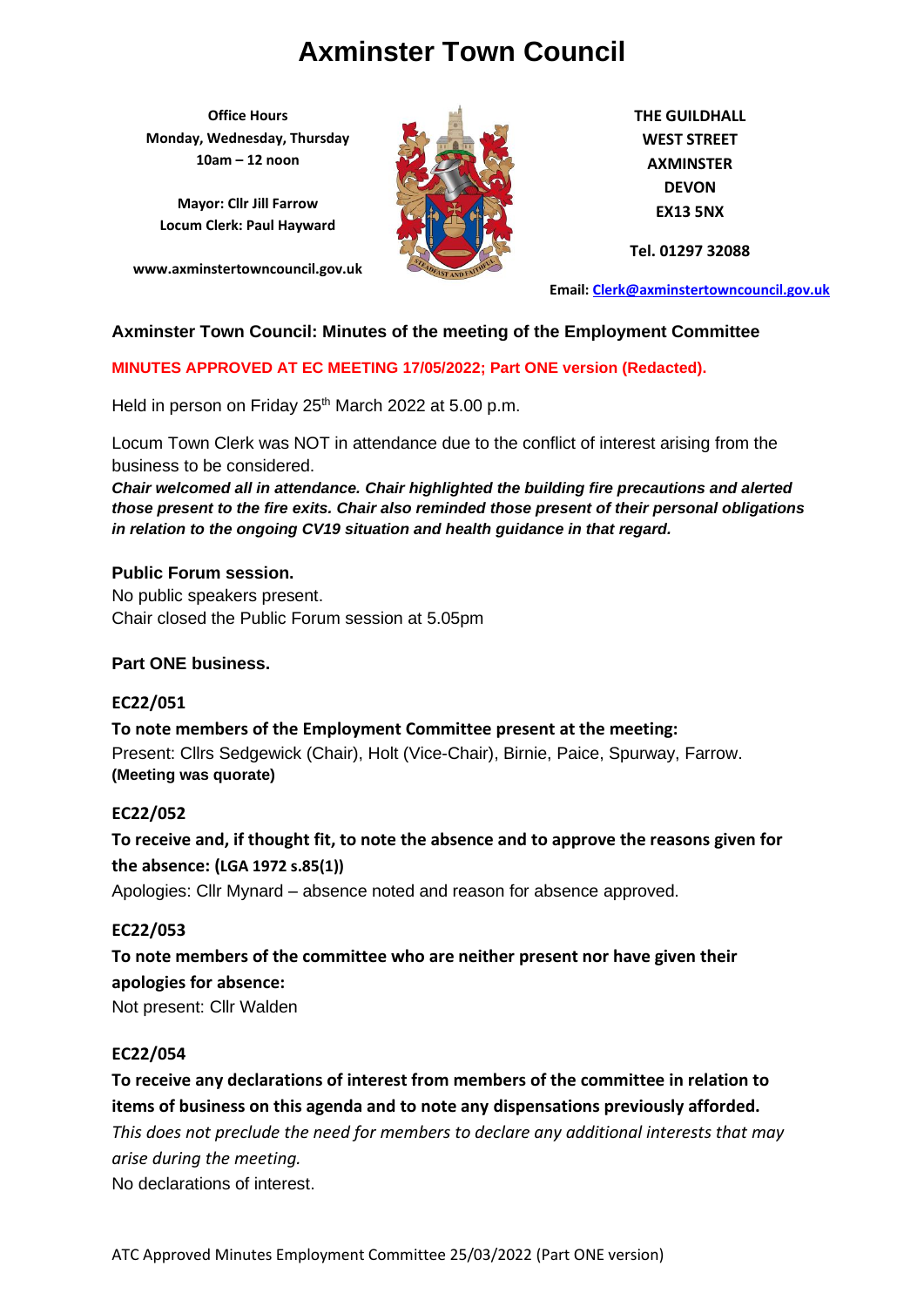**Office Hours Monday, Wednesday, Thursday 10am – 12 noon**

**Mayor: Cllr Jill Farrow Locum Clerk: Paul Hayward**

**www.axminstertowncouncil.gov.uk**



**THE GUILDHALL WEST STREET AXMINSTER DEVON EX13 5NX**

**Tel. 01297 32088**

**Email: [Clerk@axminstertowncouncil.gov.uk](file://///axm-svr-1/company/Templates/Clerk@axminstertowncouncil.gov.uk)**

#### **EC22/055**

### **To consider and, if thought fit, approve the minutes of the Employment Committee meeting held 21st March 2022.**

Minutes of meeting 21 March not yet available. Deferred by Chair to next Employment *To consider matters arising from those minutes not otherwise listed on this agenda.* Committee meeting for consideration & approval.

#### **EC22/056**

**To consider any matters listed on this agenda that Councillors consider should be dealt with as confidential business as per the provisions of The Public Bodies (Admission to Meetings) Act 1960** *(see below).*

No other matters to be considered in Part Two session.

#### **EC22/057**

**To consider any matters considered as urgent by the presiding Chair for discussion:** None raised by Chair.

*Cllr. Holt proposed that, under the provisions of the Public Bodies (Admission to Meetings) Act 1960, (as amended by the Local Government Act 1972, the public, (including the press) be excluded from the meeting as publicity would be prejudicial to the public interest by reason of the confidential nature of the business to be transacted. Seconded by Chair. Resolved unanimously.*

### **Part TWO business.**

### **EC22/058(IC)**

**To consider the outcome of the Clerk/RFO recruitment interviews held earlier on 25 March 2022 and, if thought fit, to recommend the appointment of the new Clerk/RFO to Axminster Town Council and to agree and recommend terms and conditions of their employment.**

Chair reported that the process adopted had been to ask the candidates to provide a short presentation on a given topic ("Should ATC seek the Quality Council award?) and to be interviewed by a panel consisting of four councillors and a Town Clerk who is a Fellow of the Society of Local Council Clerks (SLCC) as an independent advisor, with the same 10 questions put to each, using a scoring system with 4 points available for each question.

#### *Continued overleaf.*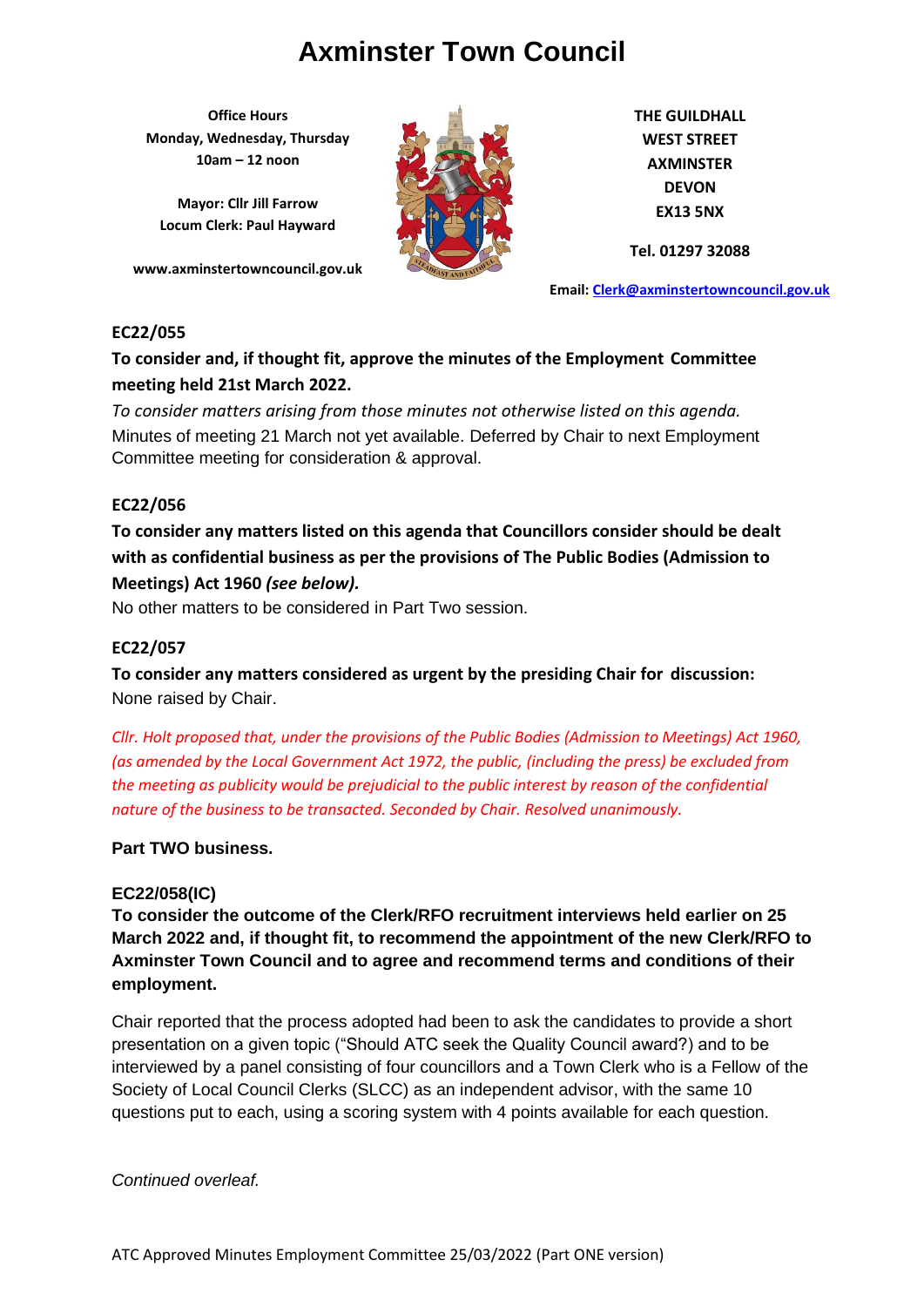**Office Hours Monday, Wednesday, Thursday 10am – 12 noon**

**Mayor: Cllr Jill Farrow Locum Clerk: Paul Hayward**

**www.axminstertowncouncil.gov.uk**



**THE GUILDHALL WEST STREET AXMINSTER DEVON EX13 5NX**

**Tel. 01297 32088**

**Email: [Clerk@axminstertowncouncil.gov.uk](file://///axm-svr-1/company/Templates/Clerk@axminstertowncouncil.gov.uk)**

Applications had been received from two candidates, one of whom withdrew at short notice.

**TEL: 01297 32088** candidate gave a very strong performance and significantly exceeded this score. Before interviewing the remaining candidate, the panel decided that if they did not score 30 out of 40 points, ie. a 75% benchmark, the post would be re-advertised. In the event, the

The independent advisor was complimentary about the thoroughness, objectivity and accountability of the process.

It was agreed that the applicant will be offered employment for 37 hours per week with a salary at the first point of the substantive LC3 band, that performance appraisals will allow for annual increments, and that once SLCC is achieved this will add to the incremental opportunities.

The candidate will have a 6-month probationary period from the date of appointment, which will be once satisfactory references have been received.

Proposed Chair, seconded Cllr. Birnie. Resolved unanimously.

The successful candidate is aiming to achieve SLCC by May 2023. Our offer letter will give a December 2023 deadline.

Proposed Chair, seconded Cllr. Paice. Resolved unanimously.

Committee resolved to ask full Town Council that ATC take over paying for the SLCC qualification as we had previously offered to pay these fees for the former RFO.

Proposed Chair, seconded Cllr. Farrow. Resolved unanimously.

Independent advisor would advise on the appropriate leave allowance.

Reference questions were discussed – ACAS was unable to provide guidance, Cllr. Birnie had consulted LinkedIn and Indeed; after discussion the reference questions were agreed.

It was proposed that the Employment Committee recommend the appointment of Mr Paul Hayward as the new Town Clerk and RFO to Axminster Town Council and to agree the terms and conditions of their employment proposed and agreed in this meeting.

Proposed Chair, Seconded Cllr. Farrow. Resolved unanimously

*Continued overleaf.*